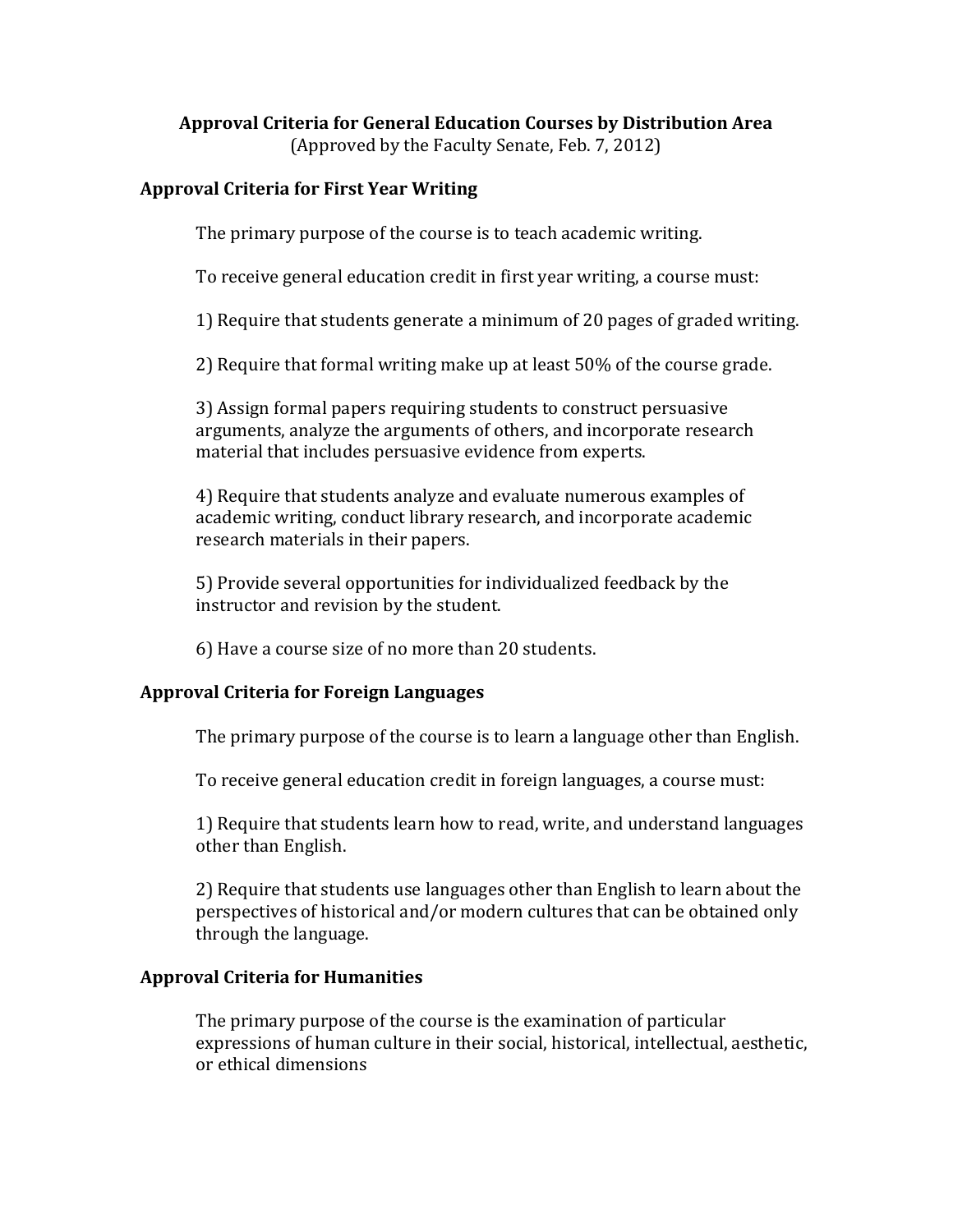To receive general education credit in humanities, a course must:

1) Analyze how ideas are represented, interpreted, or valued in these cultural expressions.

2) Examine relevant primary source materials as understood by the appropriate discipline(s).

3) Require students to interpret the material in writing assignments (or alternatives that require equally coherent and sustained analysis).

# **Approval Criteria for Math/Logic**

The primary purpose of courses in Mathematics or Logic is the modeling of phenomena in mathematical terms.

To receive general education credit for Mathematics and/or Logic, a course must:

1) Have as its primary purpose the modeling of phenomena in mathematical terms.

2) Study the theory supporting the modeling at a level of abstraction sufficient to deduce results about the mathematical objects (such as sets, probability distributions, graphs, algorithms, formal languages, functions, etc.) arising from the theory.

3) Expand the students' knowledge of mathematics beyond what is required by MATH 101 and any of the course's prerequisites.

#### **Approval Criteria for Natural Science**

The primary purpose of the course is the study of fundamental principles of natural or physical science.

To receive general education credit in natural science, a course must:

1) Provide experience in the practice of science as a part of a coordinated 2 course sequence, both with accompanying labs to provide appropriate depth.

- 2) Apply physical/natural principles to analyze and solve problems.
- 3) Be in a 2-course sequence that provides an appreciation for the impact science has on society.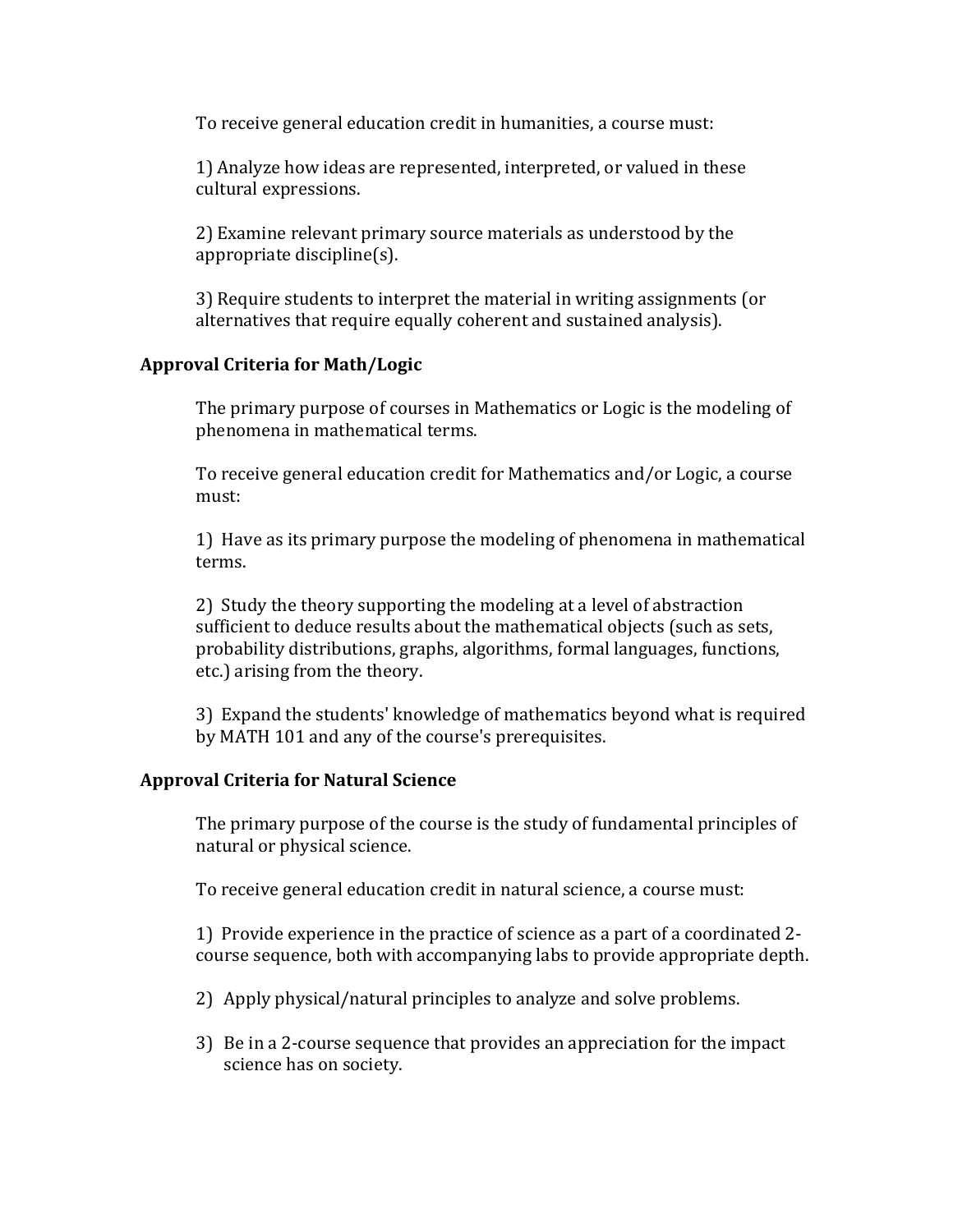### **Approval Criteria for Social Science**

The primary purpose of the course is to provide explanations for human behavior, social interaction, and/or social institutions.

To receive general education credit in social science, a course must:

1) Provide a survey of a particular social science discipline or demonstrate ways in which the (more narrowly focused) material being covered in the course connects to other areas in the social sciences more generally.

2) Expose students to empirical evidence and the varieties of social scientific methods of inquiry.

3) Examine the impact the social sciences have on society.

# **Approval Criteria for History**

#### Pre-Modern History:

The primary purpose of the course is to develop knowledge of the history of human civilizations, societies, and cultures in the pre-modern era.

To receive general education credit in pre-modern history, a course must:

1) Develop knowledge of the history of human civilizations, societies, and cultures and an awareness of the historical experience through the study of the political, social, cultural, and intellectual aspects of the pre-modern era.

2) Require that students situate primary historical records in their contexts and use these sources to construct historical arguments.

3) Cover substantial historical developments and periods within the premodern period, rather than only specific episodes.

# Modern History

The primary purpose of the course is to develop knowledge of the history of human civilizations, societies, and cultures in the modern period.

To receive general education credit in modern history, a course must: